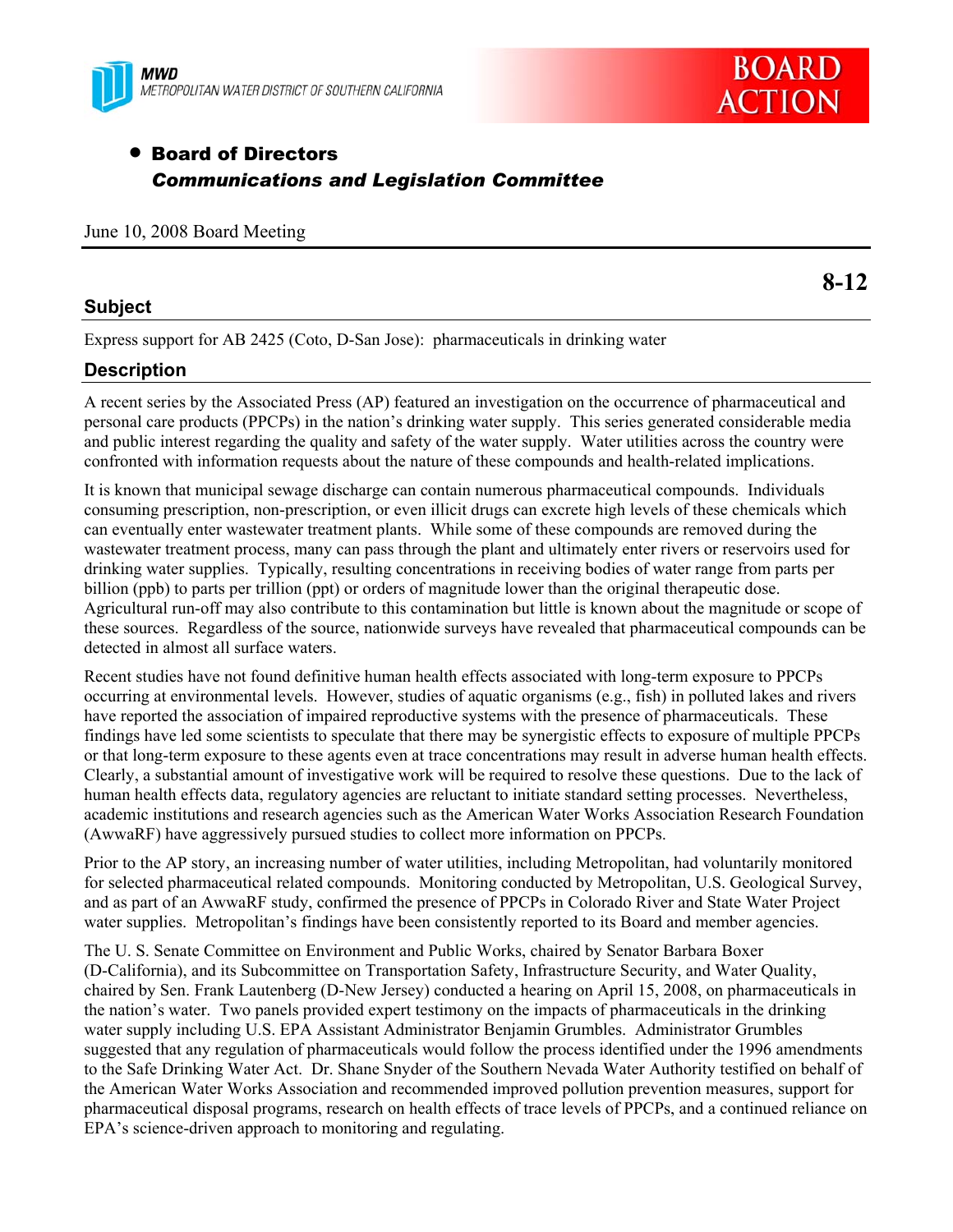To move beyond monitoring for substances, Metropolitan became a recent partner in the Los Angeles County Sanitation District's "No Drugs Down the Drain" program. This voluntary partnership is aimed at educating the public about the proper disposal of unused medications and pharmaceuticals.

AB 2425, as amended on May 23, 2008 (**Attachment 1**), seeks to amend the state's Health and Safety Code to establish a public-private partnership with the state Department of Public Health and others to advance knowledge about pharmaceuticals in the public's drinking water supply. The partnership would require a working group comprised of representatives from the pharmaceutical industry, state regulatory officials, public health officers, environmental groups and water and wastewater agencies. The working group would compile information and research on pharmaceuticals and prepare a report to the Legislature. AB 2425 would also require the working group to develop best practices for industry and individuals and make recommendations and offer options for the Legislature and Governor to consider no later than September 1, 2009, for addressing any concerns on the topic of pharmaceuticals in California drinking water supplies. This bill would also require the Department to provide relevant education information on the proper method of handling and disposal of pharmaceuticals and make it available on its Internet Web site.

# **Policy**

Drinking Water Quality, M.I. 46191- April 12, 2005

Consumers' Right To Know and Understand the Quality of Their Drinking Water, M.I. 45255 - March 11, 2003 Source Water Quality Protection, M.I. 39929 – November 10, 1992; M.I. 40878 – June 14, 1994; M.I. 41222 – January 10, 1995; M.I. 42820 – February 10, 1998

Federal Safe Drinking Water Act, M.I. 39928 – November 10, 1992

# **California Environmental Quality Act (CEQA)**

CEQA determination for Options #1 and #2:

The proposed action is not defined as a project under CEQA because it involves continuing administrative activities, such as general policy and procedure making (Section 15378(b)(2) of the State CEQA Guidelines). In addition, where it can be seen with certainty that there is no possibility that the proposed action in question may have a significant effect on the environment, the proposed action is not subject to CEOA (Section 15061(b)(3) of the State CEQA Guidelines).

The CEQA determination is: Determine that the proposed action is not subject to CEQA pursuant to Sections 15378(b)(2) and 15061(b)(3) of the State CEQA Guidelines.

CEQA determination for Option #3:

None required

## **Board Options**

#### **Option #1**

Adopt the CEQA determination and express support for AB 2425 as amended. **Fiscal Impact:** None

#### **Option #2**

Take no action. **Fiscal Impact:** None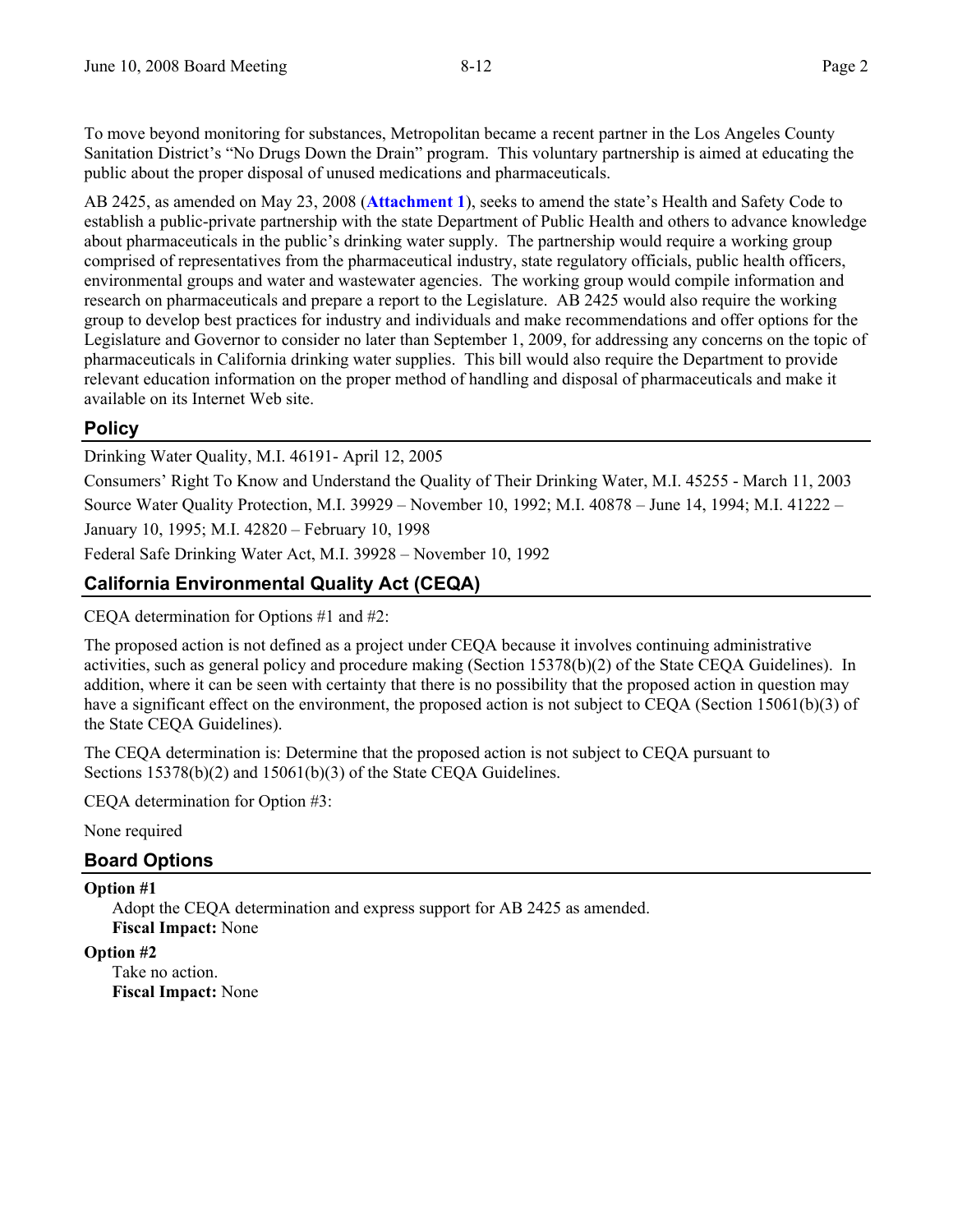# **Staff Recommendation**

Option #1

*aade* 6/3/2008 *Date Linda Waade* 

*Deputy General Manager, External Affairs* 

6/3/2008 *Jeffrey Kightlinger Genefal Manager Date* 

**Attachment 1 – AB 2425 (amended May 23, 2008)** 

BLA #5354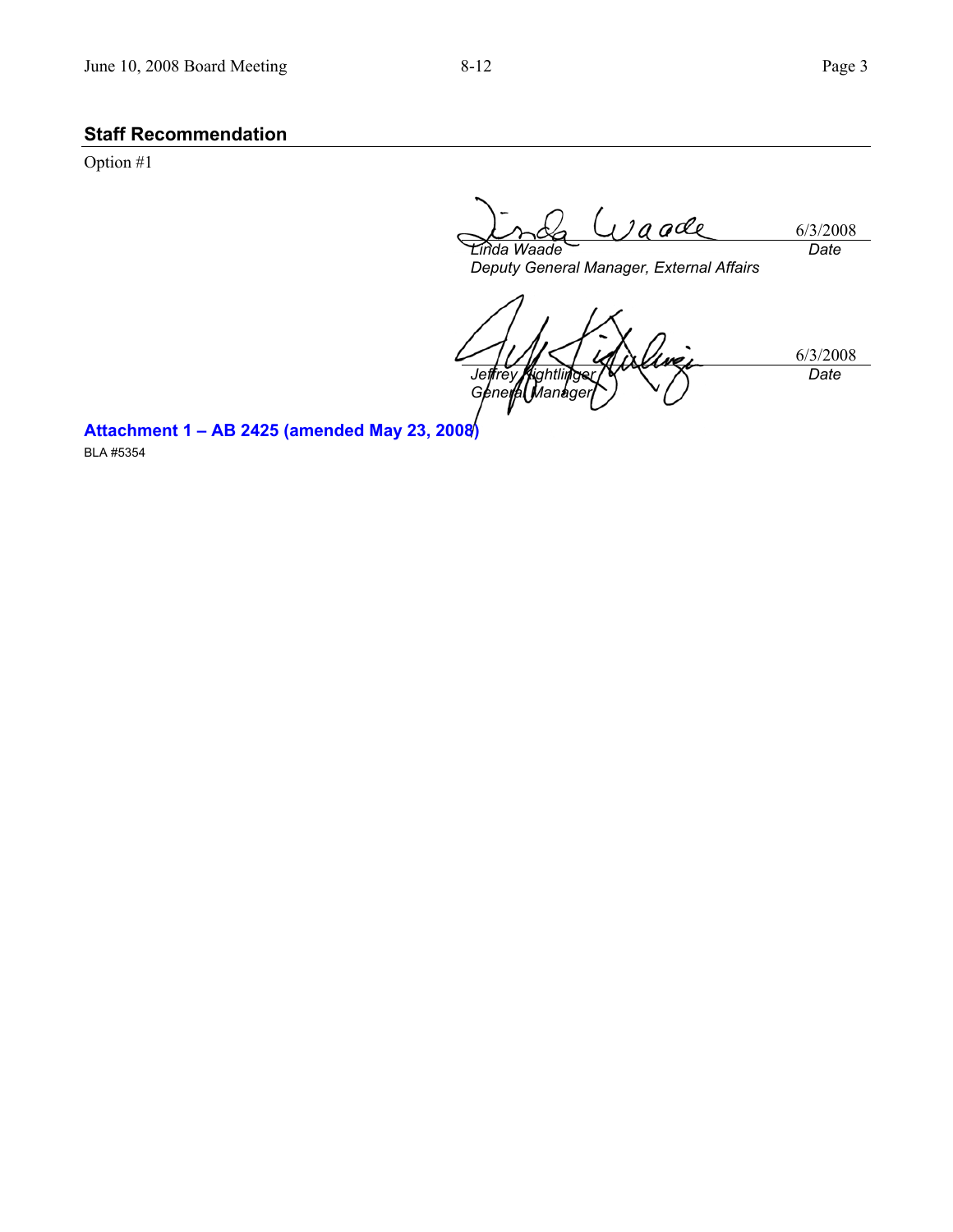# AMENDED IN ASSEMBLY MAY 23, 2008 AMENDED IN ASSEMBLY APRIL 23, 2008 AMENDED IN ASSEMBLY APRIL 1, 2008

california legislature—2007–08 regular session

#### ASSEMBLY BILL No. 2425

#### **Introduced by Assembly Member Coto**

February 21, 2008

An act to add and repeal Chapter 6.62 (commencing with Section 25255) of Division 20 of the Health and Safety Code, relating to water quality.

#### legislative counsel' s digest

AB 2425, as amended, Coto. State Department of Public Health: water quality: pharmaceuticals.

Existing law prohibits any person in the course of doing business from knowingly discharging or releasing a chemical known to the state to cause cancer or reproductive toxicity into water or onto or into land where such chemical passes or probably will pass into any source of drinking water, except as specified.

This bill would require every pharmaceutical manufacturer that does business with the state to enter into a public-private partnership with the State Department of Public Health to advance public knowledge about pharmaceuticals in public drinking water supplies, as prescribed. The bill would require the department to post links on its Internet Web site to other Web sites that have relevant educational information on the proper methods of handling and disposing of pharmaceuticals.

Vote: majority. Appropriation: no. Fiscal committee: yes. State-mandated local program: no.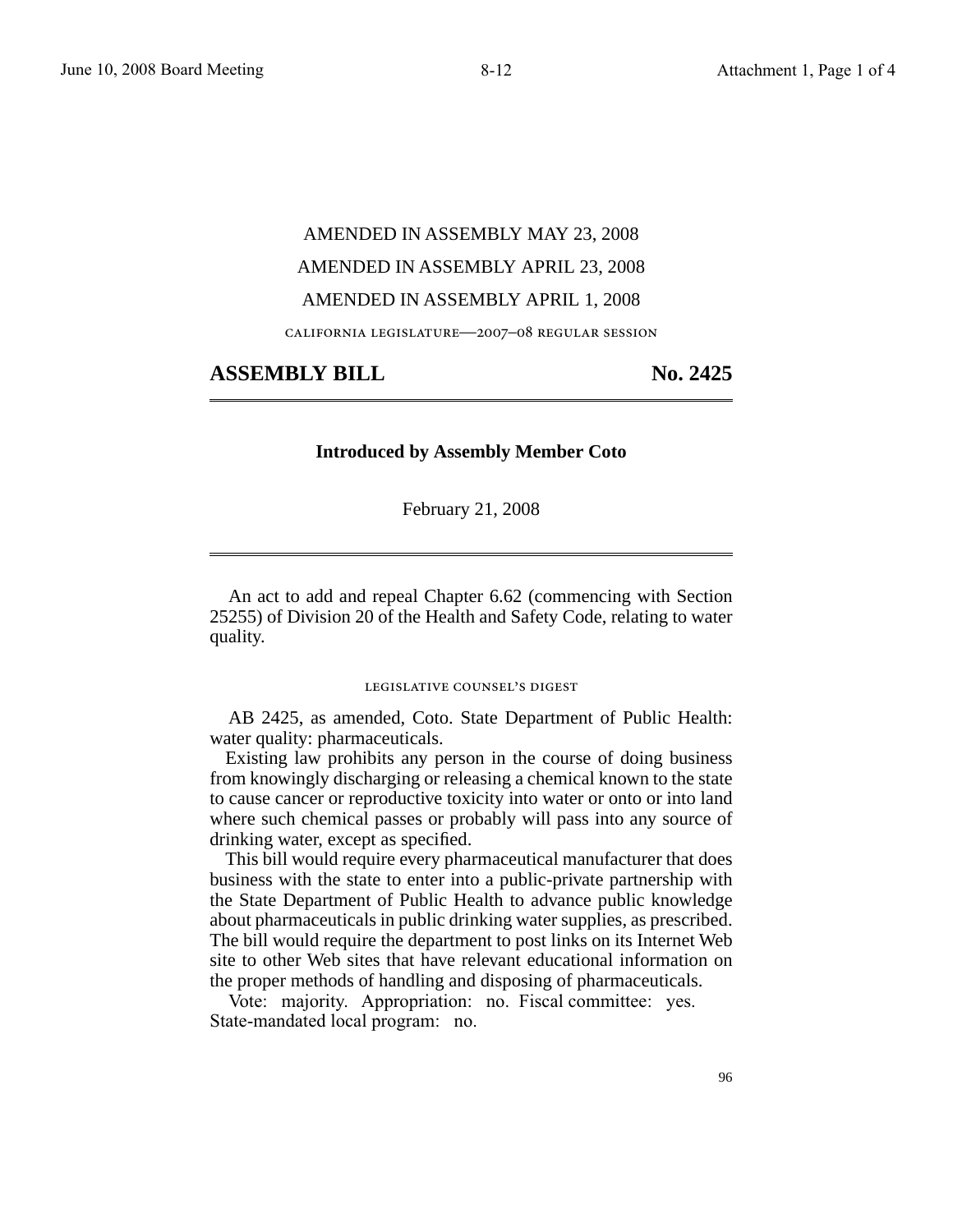$AB$  2425  $-2$  —

*The people of the State of California do enact as follows:*

1 2 the following: 3 4 5 6 7 8 9 10 11 12 13 14 15 16 17 18 19 20 21 22 23 24 25 26 27 28 29 30 31 32 33 34 35 36 SECTION. 1. The Legislature hereby finds and declares all of (a) In the course of a major study conducted and reported by the Associated Press, pharmaceutical products have been detected in the drinking water supplies of 24 major metropolitan areas of the country, including southern California. (b) The federal government does not require safety testing of pharmaceutical products in drinking water. Some local water providers screen only for one or two pharmaceutical products, but not other pharmaceutical products that can cause harm. (c) An official of the United States Environmental Protection Agency has acknowledged that pharmaceutical "contamination in water supplies is a growing concern and that government has some catching up to do." (d) It is the purpose of this act to provide more education on the potential effects of pharmaceuticals entering drinking water systems. SEC. 2. Chapter 6.62 (commencing with Section 25255) is added to Division 20 of the Health and Safety Code, to read: CHAPTER 6.62. WATER CONTAMINATION FROM PHARMACEUTICALS 25255. For purposes of this chapter, the following definitions shall apply: (a) "Pharmaceuticals" means any drug that is sold over the counter and any drug that is required to bear the legend, "Caution: Federal law prohibits dispensing without a prescription," "RX only," or words of similar import. (b) "Pharmaceutical manufacturer" means a drug manufacturer as defined in Section 4033 of the Business and Professions Code. 25256. (a) Every pharmaceutical manufacturer that does business with the state shall enter into a public-private partnership with the State Department of Public Health in order to advance public knowledge about pharmaceuticals in public drinking water supplies.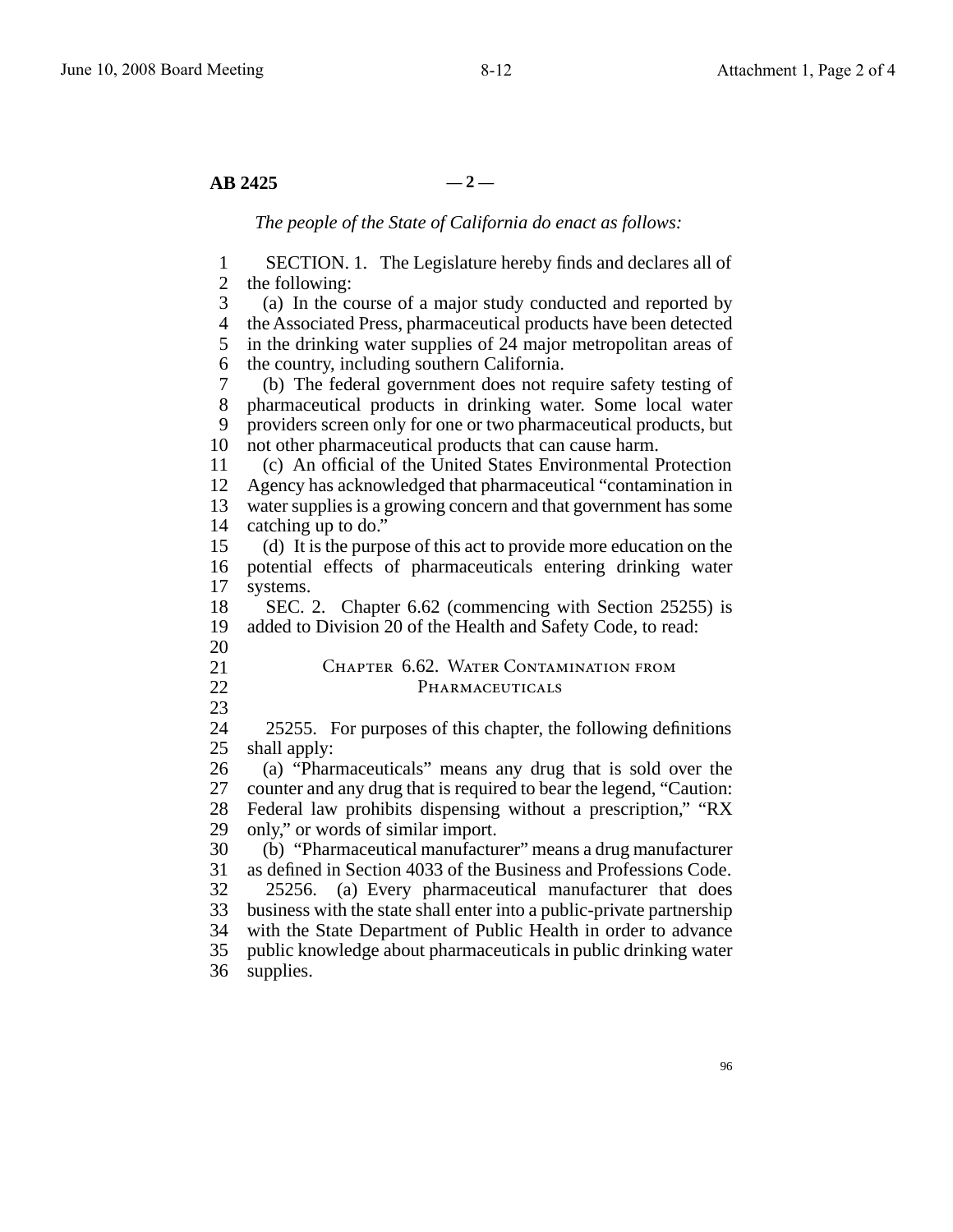$-3 - 8$  **AB 2425** 

1 2 3 4 5 6 7 8 9 10 the state *and include information provided pursuant to Section* 11 12 13 14 15 16 17 18 19 20 21 22 23 24 25 26 27 28 29 30 31 32 33 34 35 36 37 38 39 (b) The partnership shall include the formation of a working group that includes representatives from other entities. The working group's responsibilities shall include all of the following: (1) Compiling research on the topic of pharmaceuticals in public drinking water supplies in the state and the nation. (2) Preparing a status report on the topic of pharmaceuticals in public drinking water supplies in the state. This report shall, among other things, identify methods of preventing and removing pharmaceutical contaminants from the drinking water supplies of *47122 of the Public Resources Code*. (3) Developing best practices for industry and individuals. (4) Making recommendations and offering options for the Legislature and Governor no later than September 1, 2009, to address any concerns on the topic of pharmaceuticals in the drinking water supplies of California. (c) For the purposes of this section, "other entities" include, but need not be limited to, the following: (1) The California Pharmacists Association. (2) The Office of Environmental Health Hazard Assessment. (3) The State Water Resources Control Board. (4) The Department of Toxic Substances Control. (5) The California State Board of Pharmacy. (6) The California Integrated Waste Management Board. (7) Public health officers. (8) Environmental groups. (9) Public and private water agencies. (d) The department shall not expend more than forty-nine thousand dollars (\$49,000) annually from existing resources for the purposes of this chapter. The department may accept private donations for the purposes of this chapter. *(10) The wastewater industry.* 25257. The State Department of Public Health shall post links on its Internet Web site to other Web sites that have relevant educational information on the proper methods of handling and disposing of pharmaceuticals. These links may be to Web sites of public agencies and nongovernmental entities, including, but not limited to, nonprofit organizations and pharmaceutical manufacturers.